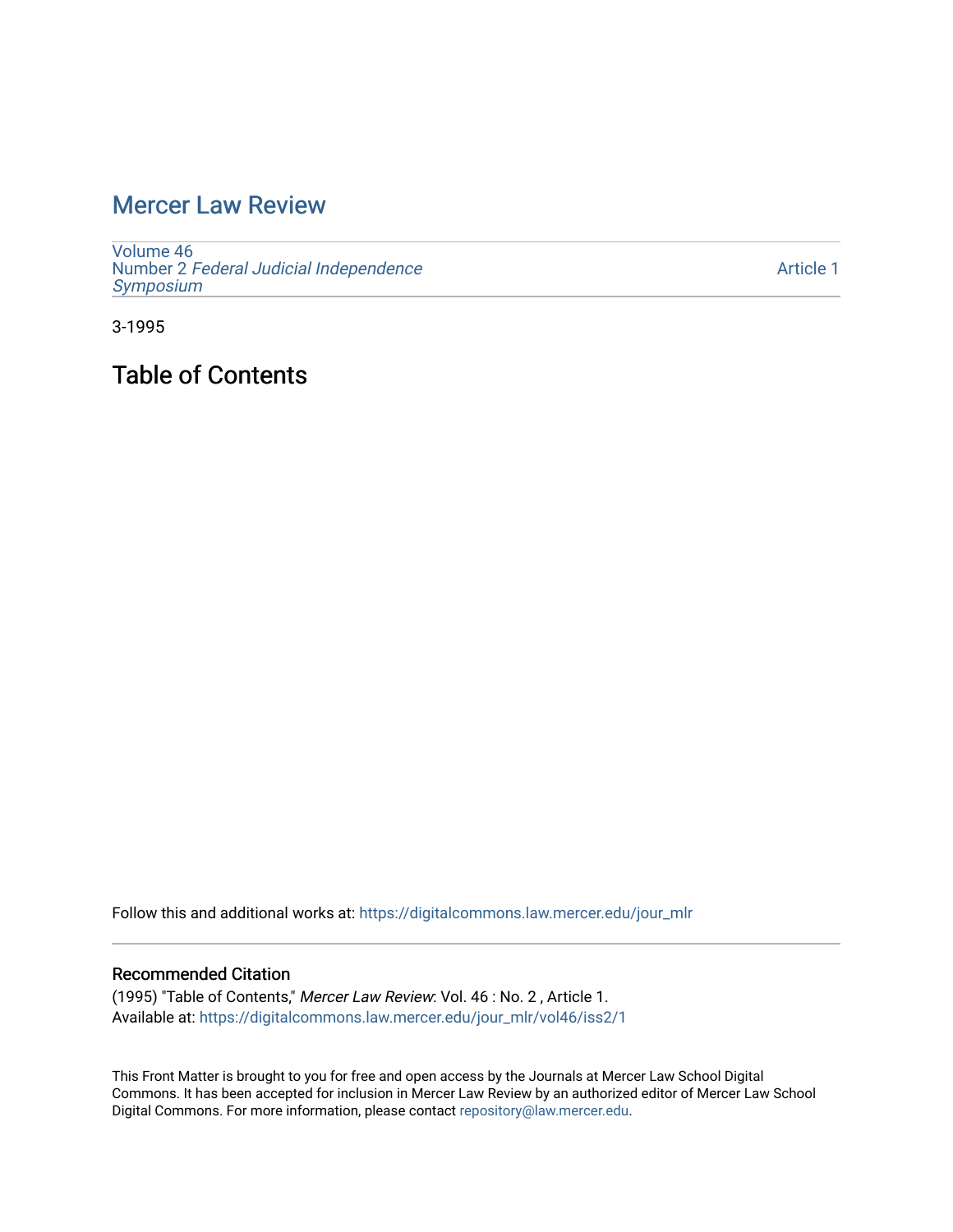## **TABLE OF CONTENTS**

**Contract** 

and the contract of the

### **FEDERAL JUDICIAL INDEPENDENCE SYMPOSIUM**

| Introduction to Mercer Law Review Symposium<br>on Federal Judicial Independence L. Ralph Mecham                        | 637 |
|------------------------------------------------------------------------------------------------------------------------|-----|
| Independence of the Judiciary<br>for the Third Century Deanell Reece Tacha                                             | 645 |
| Congress and the Courts: Establishing<br>a Constructive Dialogue  Senator Orrin G. Hatch                               | 661 |
| "Separateness but Interdependence,<br>Auytonomy but Reciprocity": A First<br>Look at Federal Judges' Appearances       |     |
| Before Legislative Committees  Harvey Rishikof<br>Barbara A. Perry                                                     | 667 |
| <b>Federal Judicial Independence:</b><br>Constitutional and Political Perspectives. Martin H. Redish                   | 697 |
| Judicial Power and the Rules<br>Enabling Act  Linda S. Mullenix                                                        | 733 |
| The Fragmentation of Federal Rules  Erwin Chemerinsky<br>Barry Friedman                                                | 757 |
| The Independence of Judges James Zagel<br>Adam Winkler                                                                 | 795 |
| Federal Judges and the Judicial Branch:<br>Their Independence and Accountability  Gordon Bermant<br>Russell R. Wheeler | 835 |
| Judicial Independence: Can It Be<br>Without Article III?Richard B. Hoffman<br>Frank P. Cihlar                          | 863 |
|                                                                                                                        |     |

#### **CASENOTE**

*United Mine Workers v. Bagwell:* The Civil/Criminal Indirect Contempt Fine Distinction Revisited **......** *Franklin P. Brannen, Jr.* **883**

 $\sim 10^{11}$  km  $^{-1}$ 

 $\sim$